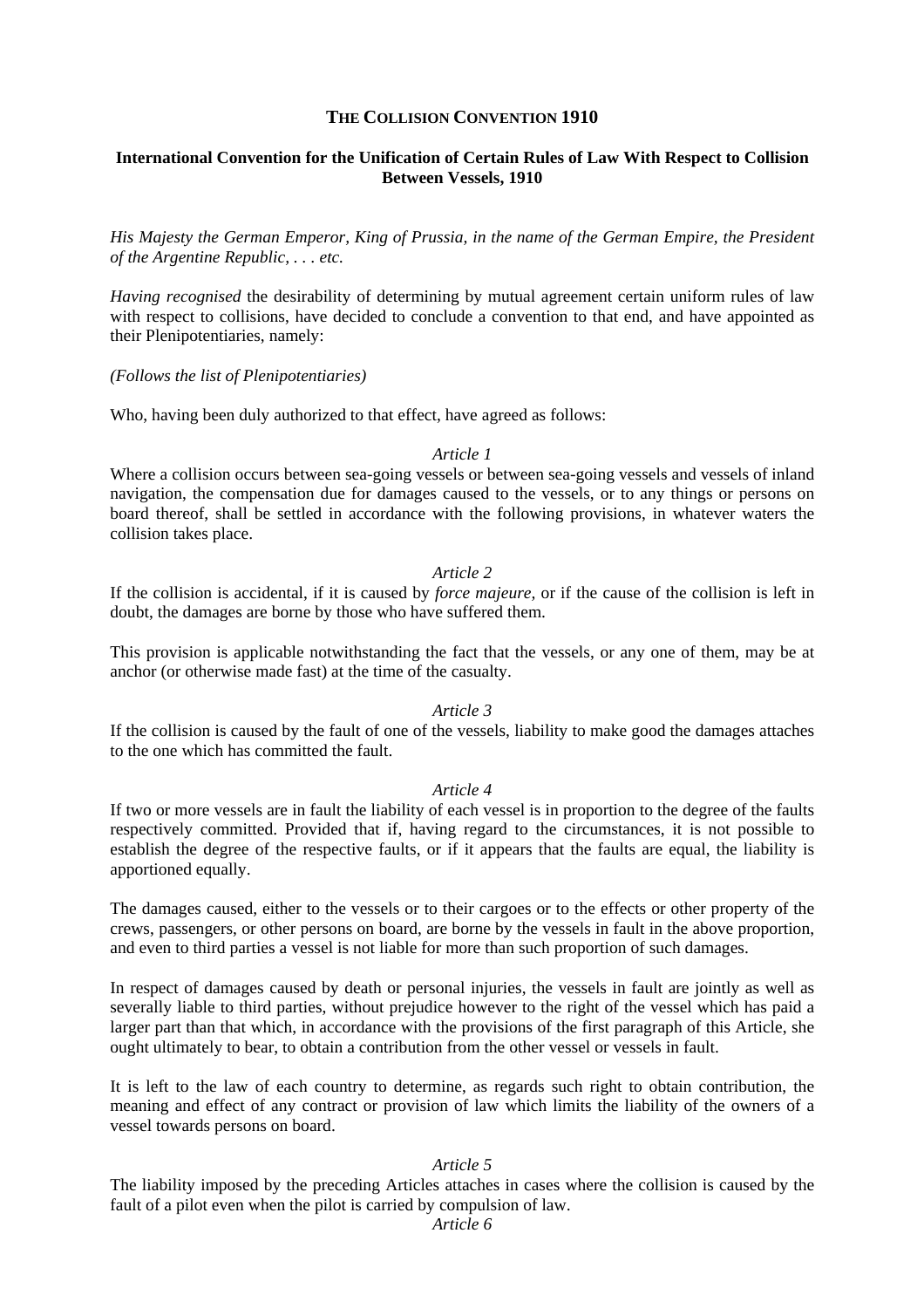The right of action for the recovery of damages resulting from a collision is not conditional upon the entering of a protest or the fulfilment of any other special formality.

All legal presumptions of fault in regard to liability for collision are abolished.

## *Article 7*

Actions for the recovery of damages are barred after an interval of two years from the date of the casualty.

The period within which an action must be instituted for enforcing the right to obtain contribution permitted by paragraph 3 of Article 4 is one year from the date of payment.

The grounds upon which the said periods of limitation may be suspended or interrupted are determined by the law of the court where the case is tried.

The High Contracting Parties reserve to themselves the right to provide, by legislation in their respective countries, that the said periods shall be extended in cases where it has not been possible to arrest the defendant vessel in the territorial waters of the State in which the plaintiff has his domicile or principal place of business.

#### *Article 8*

After a collision, the master of each of the vessels in collision is bound, so far as he can do so without serious danger to his vessel, her crew and her passengers, to render assistance to the other vessel, her crew and her passengers.

He is likewise bound so far as possible to make known to the other vessel the name of his vessel and the port to which she belongs, and also the names of the ports from which she comes and to which she is bound.

A breach of the above provisions does not of itself impose any liability on the owner of a vessel.

## *Article 9*

The High Contracting Parties whose legislation does not forbid infringements of the preceding Article bind themselves to take or to propose to their respective Legislatures the measures necessary for the prevention of such infringements.

The High Contracting Parties will communicate to one another as soon as possible the laws or regulations which have already been or may be hereafter promulgated in their States for giving effect to the above undertaking.

#### *Article 10*

Without prejudice to any conventions which may hereafter be made, the provisions of this Convention do not affect in any way the law in force in each country with regard to the limitation of shipowners' liability, nor do they alter legal obligations arising from contracts of carriage or from any other contracts.

## *Article 11*

This Convention does not apply to ships of war or to Government ships appropriated exclusively to a public service.

## *Article 12*

The provisions of this Convention shall be applied as regards all persons interested when all the vessels concerned in any action belong to States of the High Contracting Parties, and in any other cases for which the national laws provide.

Provided always that: